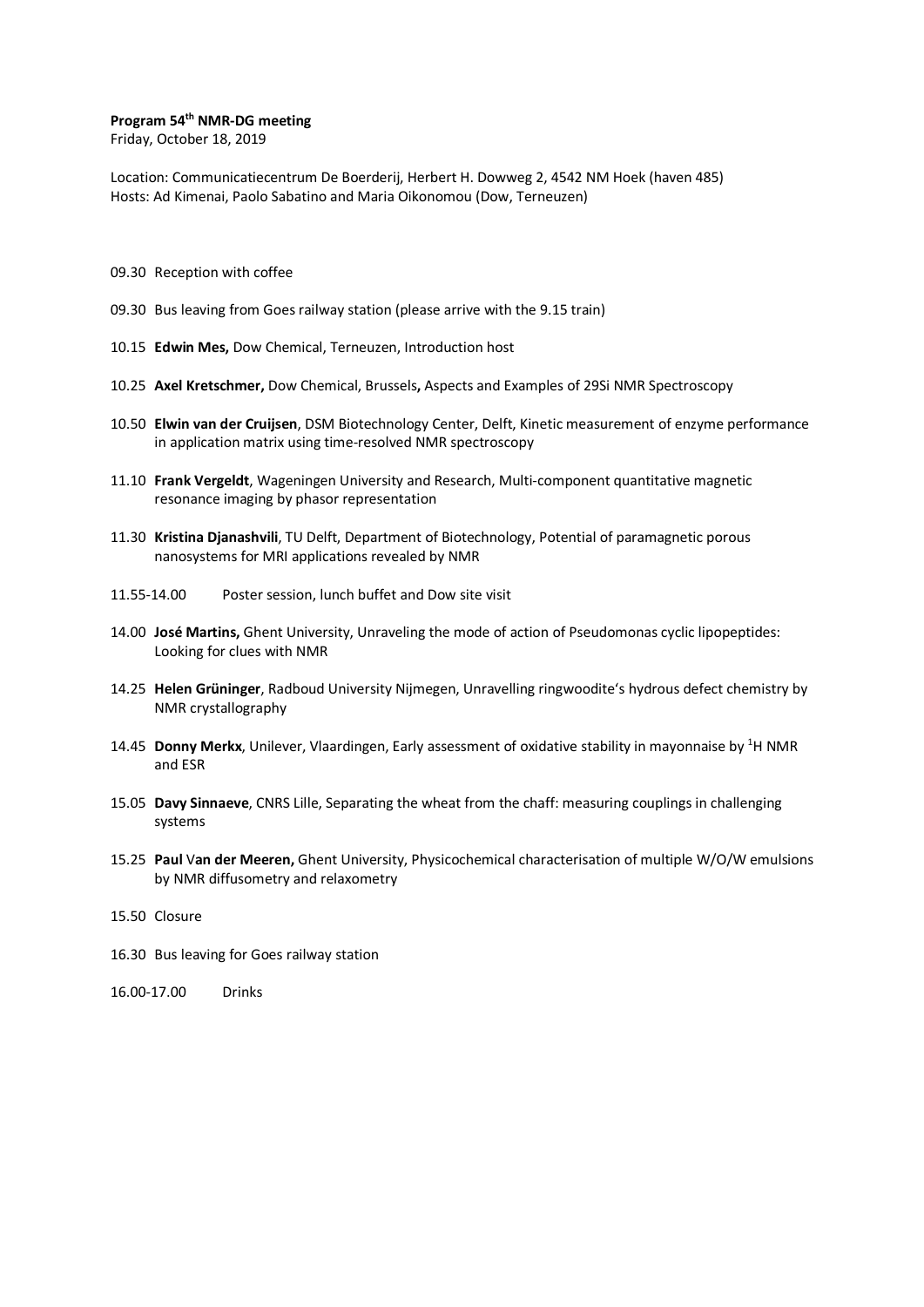# Routebeschrijving naar Dow Terneuzen



## **Via Amsterdam / Rotterdam**

- • Volg A16 richting Breda
- • Volg afrit A58 Bergen op Zoom
- • Voorbij Bergen op Zoom A58 richting Vlissingen
- • Volg N62 richting Terneuzen, Westerscheldetunnel (TOL)
- Na Westerscheldetunnel afrit Terneuzen.
- • Volg aanduidingen **havennr. 465**: Poort 1 **havennr. 470**: Hoofdkantoor **havennr. 485**: Communicatiecentrum De Boerderij.

#### **Via Zaventem Airport Brussels "Zaventem"**

- Richting "ring" E19 Antwerpen
- Op ring afrit E19 Antwerpen
- Door "Craeybeckxtunnel" ring Antwerpen
- Richting E17 Gent
- Na Kennedytunnel afrit N49/A11 Rotterdam/Brugge
- Afrit Zelzate Oost
- N253 naar Terneuzen
- Volg aanduidingen havennr. 465: Poort 1 **havennr. 470**: Hoofdkantoor **havennr. 485**: Communicatiecentrum De Boerderij



Dow Terneuzen Herbert H. Dowweg 5 • 4542 NM Hoek Postbus 48 • 4530 AA Terneuzen T. 0115 67 12 34 • www.dowbenelux.com